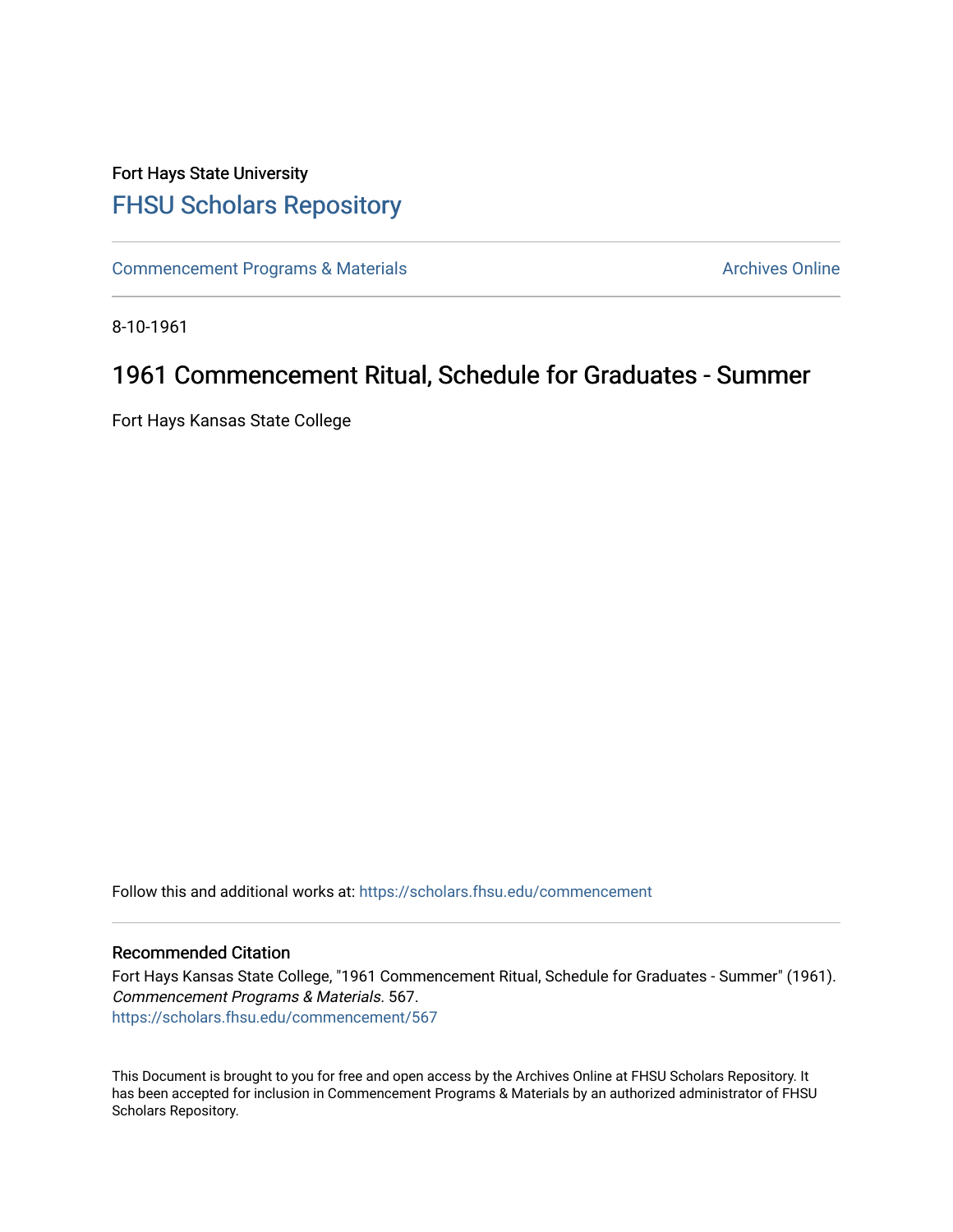# **NEWSLETTER** Fort Hays **Property**

#### SCHEDULE FOR DEGREE CANDIDATES **Assn.**

#### SUMMER COMMENCEMENT 1961 **Inc.**

| Monday   | July 31, 1961<br>7:30 p. m.   | Rehearsal for degree candidates<br>Lewis Field Stadium - Elm Street Entrance                                      |
|----------|-------------------------------|-------------------------------------------------------------------------------------------------------------------|
| Friday   | August 4, 1961<br>8:00 p. m.  | Faculty Reception for Graduates - Black & Gold Room<br>Memorial Union                                             |
| Sunday   | August 6, 1961<br>8:00 p. m.  | Baccalaureate - Lewis Field Stadium - Elm Street Entrance<br>Speaker - Reverend Elim Lawson, First Baptist Church |
| Thursday | August 10, 1961<br>5:00 p. m. | All Graduate Dinner - Black and Gold Room, Memorial Union                                                         |
|          | 8:00 p.m.                     | Commencement - Lewis Field Stadium - Elm Street Entrance                                                          |
|          |                               |                                                                                                                   |

The above schedule covers the general activities of the 1961 Summer Commencement. More specific information will reach you later.

Your graduate dinner committee has planned the All-Graduate dinner to be held on Thursday, August 10, 1961 at five o'clock in the Black and Gold Room of the Union. Each graduate is entitled (without charge) to one dinner ticket for this occasion. Only if you are married, may you buy an extra ticket for your spouse. The price is \$1.75 per plate. These tickets may be purchased in the Alumni Office, Applied Arts 103. Your own complimentary dinner ticket must be picked up at the same place on or before Monday, August 7, 1961. Preparation of plates will be based only on the number of tickets picked up. Begin now to make plans for your attendance at the All-Graduate Dinner.

The class voted that each member contribute \$2.00 for a class gift to be used as matching fund for National Defense Student Loan. This payment may be made at the Alumni Office. The class gift (check) will be presented at the All-Graduate Dinner.

Enclosed you will find a senior class card. Will you please fill out this important information and return it to the Alumni Office when you pick up your luncheon ticket.

We would hope that commencement serves not to sever your ties with Fort Hays State but rather to strengthen them.



sincerely,<br>Kareld Ostone

Harold A. Stones Executive Secretary Fort Hays Alumni Association, **Inc.** 

### **FORT HAYS KANSAS STATE COLLEGE**